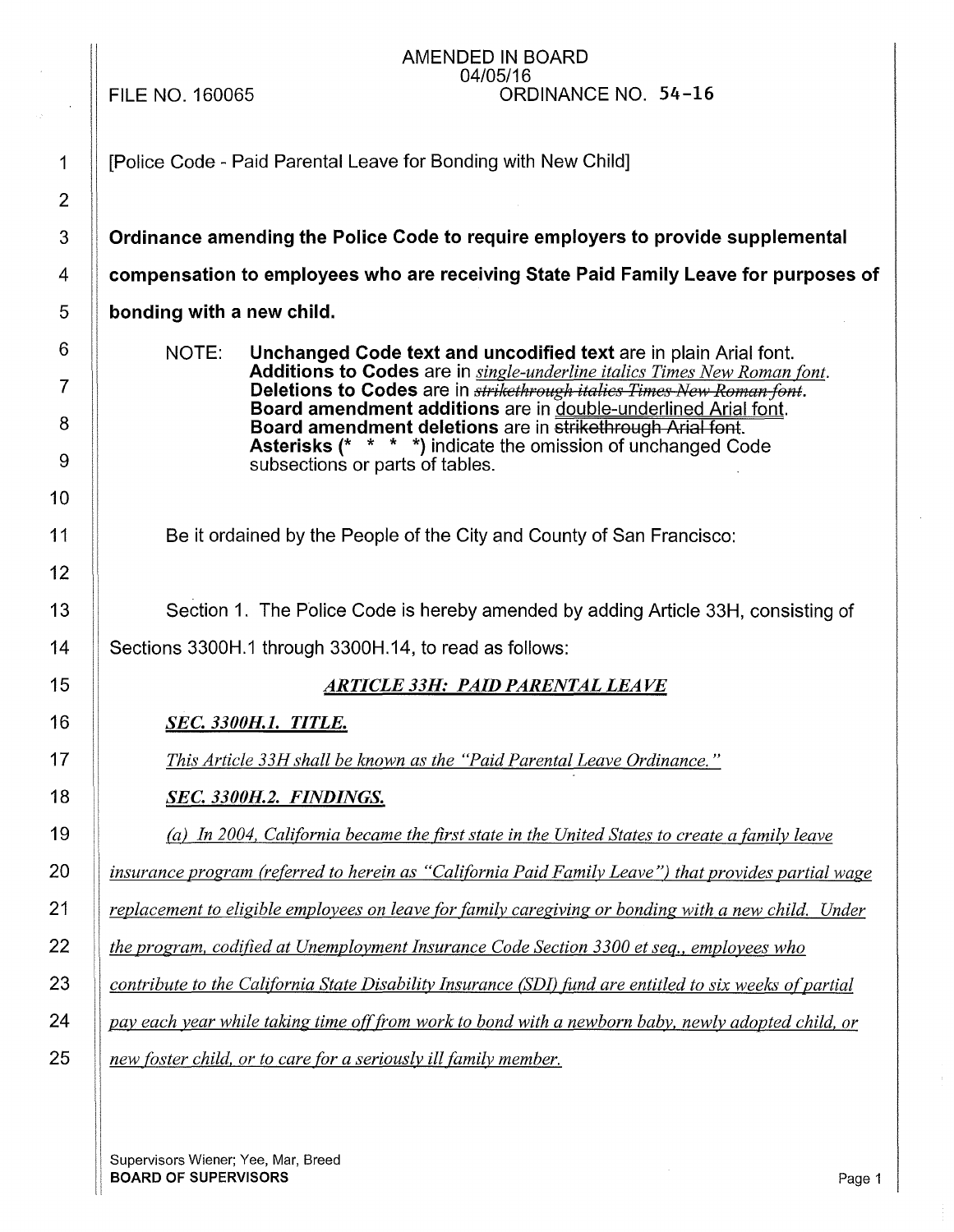| 1                       | (b) As of January 2016, workers eligible for California Paid Family Leave can take up to six            |
|-------------------------|---------------------------------------------------------------------------------------------------------|
| $\overline{2}$          | weeks of paid time off at 55% of their weekly wages up to a maximum weekly benefit amount to bond       |
| 3                       | with a new child or care for a seriously ill family member. The weekly benefit amount is determined by  |
| $\overline{\mathbf{4}}$ | using the employee's highest-earning calendar quarter during an approximately 12-month base period.     |
| 5                       | As of January 2016, the maximum weekly benefit amount is \$1,129. To qualify for this maximum           |
| $\,6$                   | weekly benefit amount, an individual must earn at least \$26,070.92 in a calendar quarter during the    |
| $\overline{7}$          | base period. The Legislature is considering legislation that would extend the number of weeks of paid   |
| 8                       | time off and increase the weekly benefit amount, but as of the enactment of this Article 33H, the state |
| $\boldsymbol{9}$        | <i>legislation had not been passed.</i>                                                                 |
| 10                      | (c) California Paid Family Leave is available to nearly all private sector workers who pay into         |
| 11                      | the SDI program, either through payroll deductions or voluntarily.                                      |
| 12                      | (d) Through 2014, approximately 1.8 million California Paid Family Leave claims were                    |
| 13                      | approved by the State of California Employment Development Department ("EDD") for a total of \$4.6      |
| 14                      | billion in payments. According to EDD, approximately 90% of claims are for bonding with a new           |
| 15                      | child.                                                                                                  |
| 16                      | (e) Babies whose mothers work during the first three months of the baby's life are less likely to       |
| 17                      | be breastfed, taken to the doctor for well-baby visits, or be up to-date on immunizations. According to |
| 18                      | a 2015 study, rates of breastfeeding through infancy in California increased by 10-20 percentage        |
| 19                      | points after development of the California Paid Family Leave program.                                   |
| 20                      | Experts have found that it takes at least several months for a pattern of interaction to begin          |
| 21                      | to develop between parent and child where they recognize and learn to respond to each other's distinct  |
| 22                      | cues. Short-changing this time for parents to learn to be responsive caregivers may have impacts for    |
| 23                      | children's cognitive as well as social and emotional development.                                       |
| 24                      | (g) A 2012 survey by the U.S. Department of Labor found that the main reason employees in               |
| 25                      | the United States do not take unpaid leave under the federal Family Medical Leave Act is that they      |

Supervisors Wiener; Yee, Mar, Breed **BOARD OF SUPERVISORS** Page 2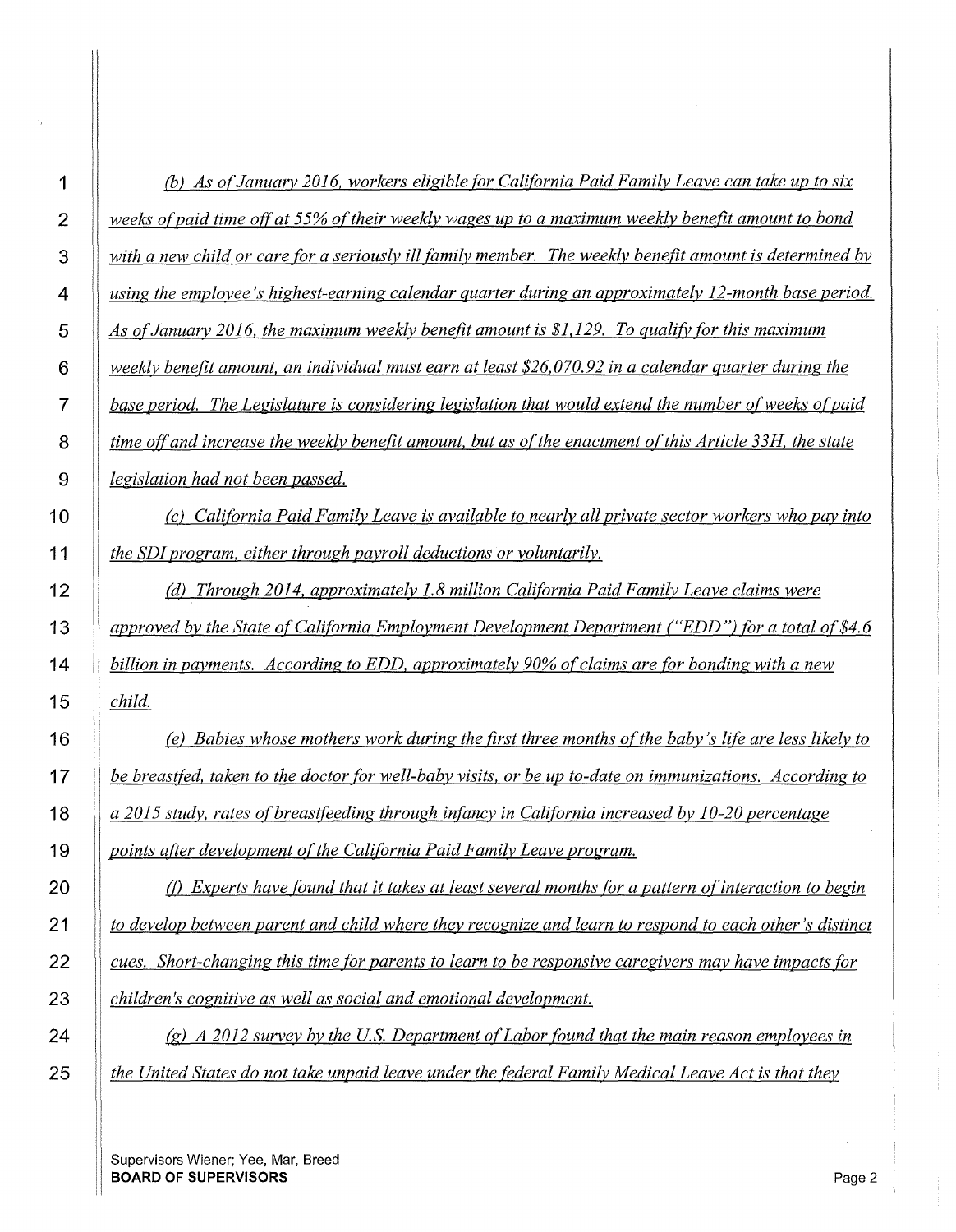*cannot afford to take it. Further, studies show that low-wage workers in particular would benefit from expanded paid family leave policies.* 

**(a)** According to a 2014 report by the California Senate Office of Research, the number of *California Paid Family Leave claims filed by individuals in the lowest income bracket consistently is much smaller than the number filed by those in the highest income bracket, and claims in the two lowest income brackets decreased gradually over the prior nine years. Numerous factors may contribute to this declining participation rate, including the current California Paid Family Leave wage-replacement rate of 55%, which may provide insufficient income, particularly for low-income households.* 

(i) *This Article 33H is intended to supplement the California Paid Family Leave partial wage replacement by providing compensation that, in combination with the California Paid Family Leave payment. will total 100% of an employee's weekly salary. subject to a weekly maximum benefit amount. during the six-week leave period, to help ensure that concern over loss ofincome does not preclude parents in San Francisco from bonding with their new child.* 

### *SEC. 3300H.3. DEFINITIONS.*

*For purposes of this Article 33H, the following definitions apply:* 

*''Agency" means the Office of Labor Standards Enforcement or any successor department or* 

office.

*"California Paid Family Leave" means the State of California's partial wage replacement iinsurance plan for paid family leave codified at California Unemployment Insurance Code, Division 1. Part 2. Chapter 7 (commencing with Section 3300), as that law may be amended from time to time with ignostrapier is eligibility for, duration of, or amount of paid family leave compensation, or any other matter pertaining to paid family leave under that law.* 

*"City" means the City and County of San Francisco.*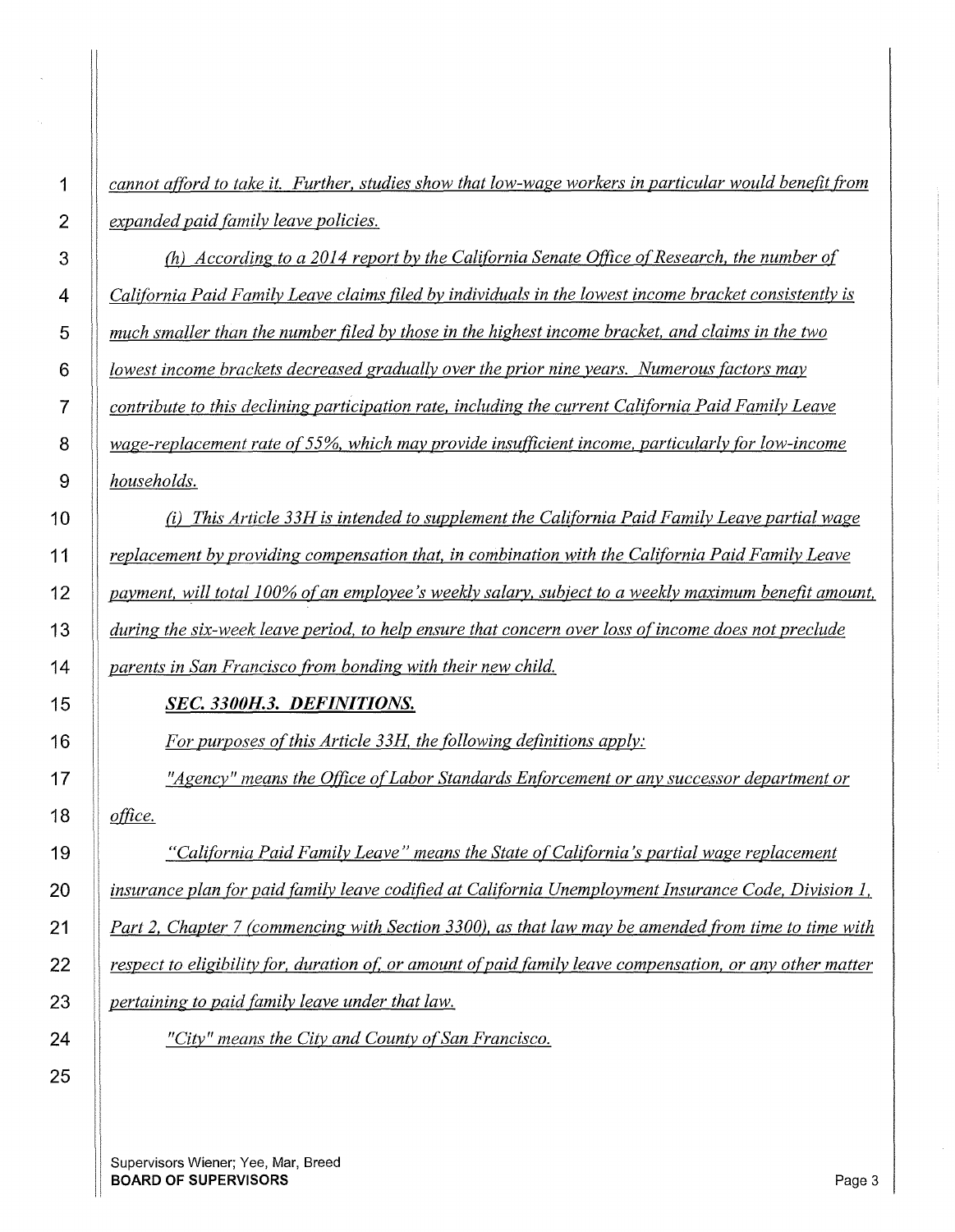| 1              | "Covered Employee" means any person, including but not limited to part-time and temporary                |
|----------------|----------------------------------------------------------------------------------------------------------|
| $\overline{2}$ | employees, who is employed by a Covered Employer (1) who commenced employment with the Covered           |
| 3              | Employer at least 90_180_days prior to the start of the leave period, (2) who performs at least eight    |
| 4              | hours of work per week for the employer within the geographic boundaries of the City, (3) at least 40%   |
| 5              | of whose total weekly hours worked for the employer are within the geographic boundaries of the City,    |
| 6              | and (4) who is eligible to receive paid family leave compensation from the State of California under the |
| 7              | California Paid Family Leave law for the purpose of bonding with a new child. Where a person's           |
| 8              | weekly work hours fluctuate from week to week, the Agency shall determine whether the person             |
| 9              | meets the eight-hour and/or 40% threshold requirements in the preceding sentence by $us$ eing            |
| 10             | an average of the person's weekly hours worked for the Covered Employer during the three monthly         |
| 11             | pay periods, six bi-weekly or semi-monthly pay periods, or 12 weekly pay periods immediately             |
| 12             | preceding the start of the person's California Paid Family Lleave period. If the person was on           |
| 13             | unpaid leave during any of the aforementioned pay periods, such pay period(s) shall not be               |
| 14             | counted towards the average referenced in the preceding sentence; rather, the Agency shall               |
| 15             | consider additional earlier corresponding pay periods for that person in order to satisfy the            |
| 16             | above designated number of pay periods, but in no case shall the Agency, in calculating the              |
| 17             | average, consider pay periods earlier than 26 weeks prior to the California Paid Family Leave            |
| 18             | period.                                                                                                  |
| 19             | "Covered Employer"; as of January 1, 2017, means any person, as defined in Section 18 of                 |
| 20             | the California Labor Code, including corporate officers or executives, who directly or indirectly or     |
| 21             | through an agent or any other person, including through the services of a temporary services or          |
| 22             | staffing agency or similar entity, employs or exercises control over the wages, hours, or working        |
|                |                                                                                                          |

*conditions of an employee and who regularly employs* 20 50 or more the following number of *employees, regardless of location*-: (1) commencing with January 1, 2017, 50 or more

**employees: (2) commencing with July 1, 2017, 35 or more employees; and (3) commencing** 

Supervisors Wiener; Yee, Mar, Breed BOARD OF SUPERVISORS **Page 4**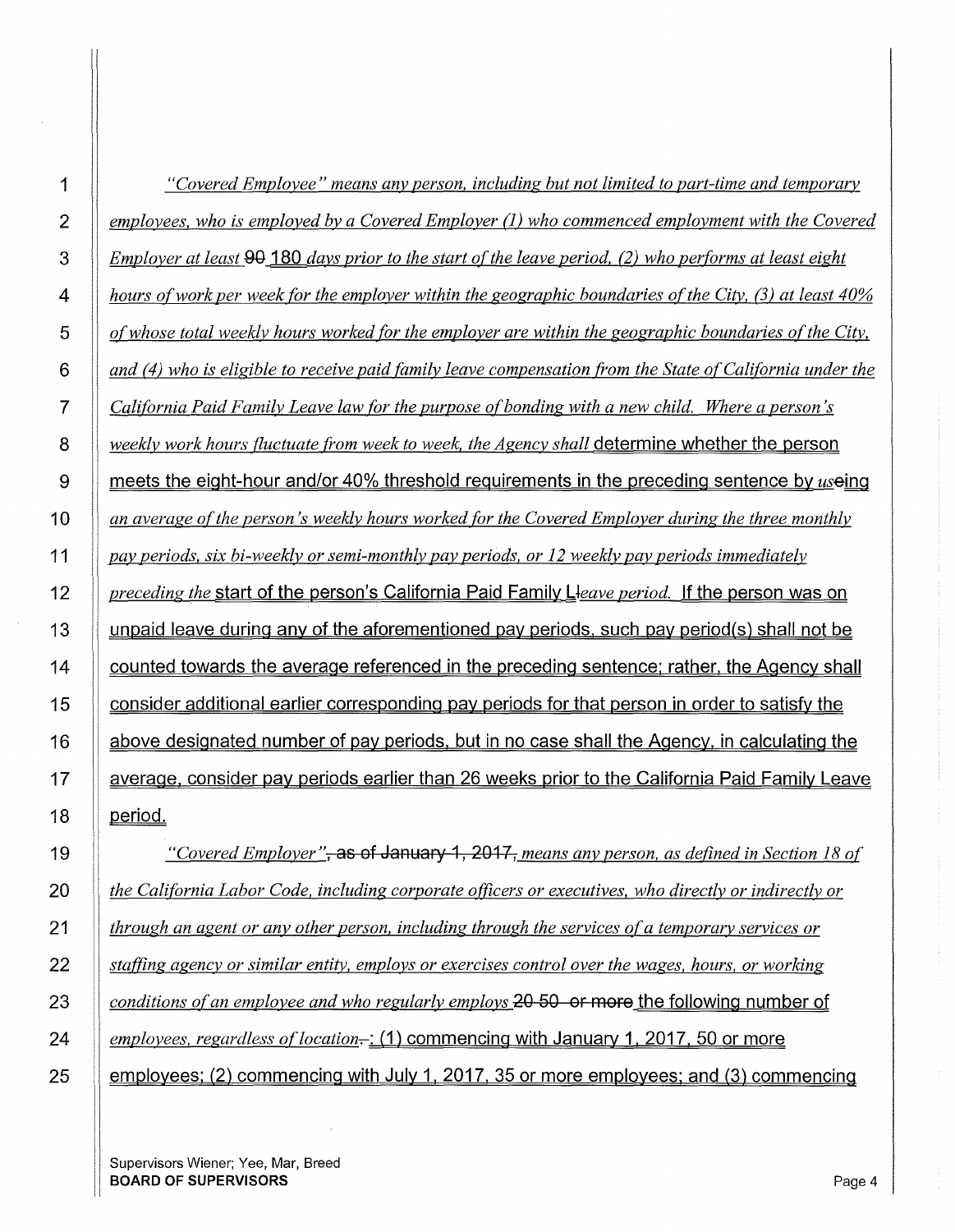| $\overline{2}$  | any person, as defined in Section 18 of the California Labor Code, including corporate officers      |
|-----------------|------------------------------------------------------------------------------------------------------|
| 3               | or executives, who directly or indirectly or through an agent or any other person, including         |
| 4               | through the services of a temporary services or staffing agency or similar entity, employs or        |
| 5               | exercises control over the wages, hours, or working conditions of an employee and who                |
| 6               | regularly employs 20 or more employees, regardless of location. Covered Employer shall not           |
| $\overline{7}$  | include the City or any other governmental entity.                                                   |
| 8               | "New Child Bonding" means bonding with the Covered Employee's minor child during the first           |
| $9\,$           | year after the birth of the child or after placement of the child with the Covered Employee through  |
| 10              | foster care or adoption, per Section 3301 of the California Unemployment Insurance Code.             |
| 11              | "State" means the State of California, including the State of California Employment                  |
| 12 <sub>2</sub> | Development Department.                                                                              |
| 13              | "Supplemental Compensation" means a Covered Employer's obligation to pay a Covered                   |
| 14              | Employee's partial weekly salary in accordance with Section 3300H.4.                                 |
| 15              | SEC. 3300H.4. SUPPLEMENTAL PAID PARENTAL LEAVE.                                                      |
| 16              | (a) <b>Applicability.</b> This Article 33H applies to Covered Employees who are receiving California |
| 17              | Paid Family Leave benefits for the purpose of New Child Bonding.                                     |
| 18              | (b) Supplemental Compensation.                                                                       |
| 19              | $(1)$ General.                                                                                       |
| 20              | (A) Except as stated in subsection (b)(2), when a Covered Employee receives                          |
| 21              | California Paid Family Leave compensation for the purpose of New Child Bonding, a Covered            |
| 22              | Employer shall, during the leave period, supplement the California Paid Family Leave weekly benefit  |
| 23              | amount that the employee is receiving by paying the employee Supplemental Compensation in an         |

*amount such that the total of the California Paid Family Leave compensation the employee is receiving* 

Supervisors Wiener; Yee, Mar, Breed BOARD OF SUPERVISORS **Page 5**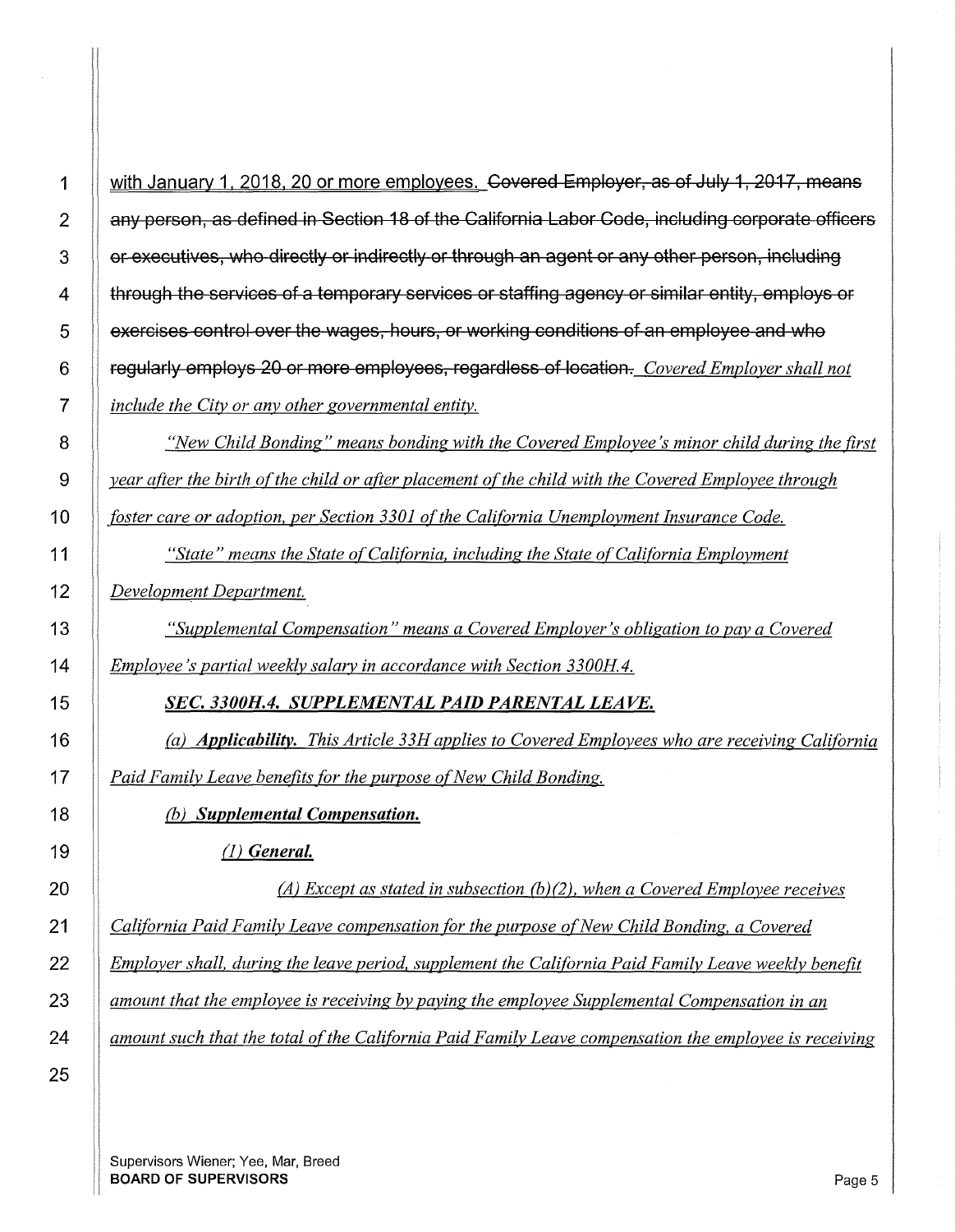*and the Supplemental Compensation provides, but does not exceed, 100% ofthe employee's current normal gross weekly wage.* 

*(B) Jfthe Covered Employee's weekly wage fluctuates, the employee's normal gross weekly wage shall be calculated based on an average of the employee's weekly earnings from the Covered Employer during the three monthly pay periods, six bi-weekly or semi-monthly pay periods, or 12 weekly pay periods immediately preceding the* start of the *employee's* California Paid Family **J** Lleave period. If the employee was on unpaid leave during any of the aforementioned pay **periods, such pay period(s) shall not be counted towards the average referenced in the**   $\parallel$  preceding sentence: rather, the average shall be calculated using additional earlier **Corresponding pay periods in order to satisfy the above designated number of pay periods.** 11 but in no case shall pay periods earlier than 26 weeks prior to the California Paid Family  $\parallel$  Leave period be considered.  $\div$  provided, however, that Notwithstanding the preceding 13 sentence. *ifthe Covered Employee's weekly wage fluctuates and the employee has worked tor the Covered Employer for less than 26 weeks, the weekly wage shall be calculated based on an average of the employee's weekly earnings for the entire period of employment to date. (C) Jfthe California Paid Family Leave weekly benefit amount that the Covered Employee is receiving from the State is based on earnings from a calendar quarter during which the employee did not work for the Covered Employer, or during which the employee earned a higher weekly wage from the Covered Employer than the employee is receiving at the time of his or her leave, the Supplemental Compensation amount shall be calculated to provide 100% of the employee's normal gross weekly wage in his or her current position: provided, however, that reducing a Covered Employee's wages during the leave period or within 90 days of the employee's having made a request or application for California Paid Family Leave shall raise a rebuttable presumption that such wage* 

*reduction was made to reduce the Covered Employer's Supplemental Compensation obligations under* 

*this Section 3300H.4. Unless the Covered Employer rebuts the presumption with clear and convincing*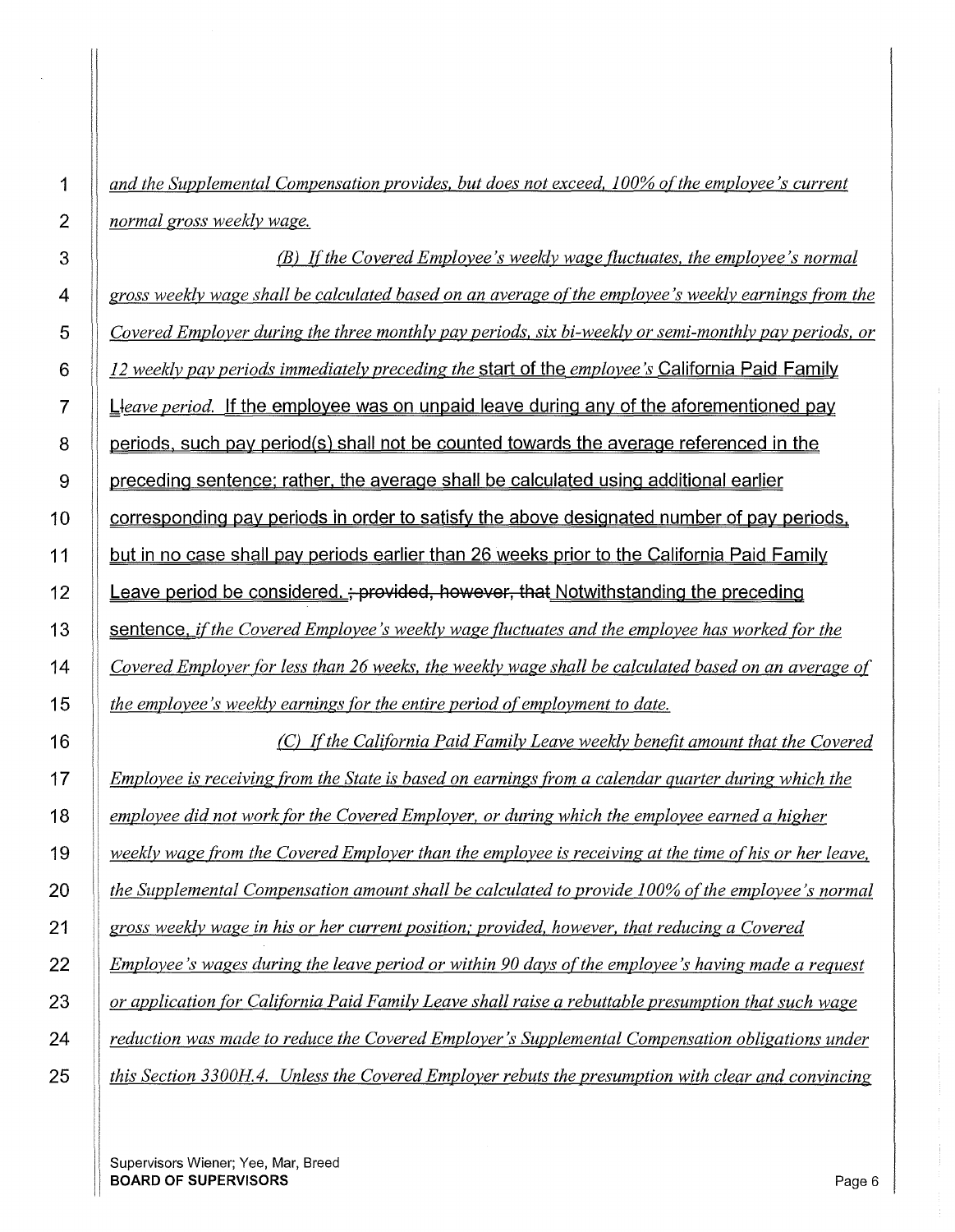*evidence that the reduction was solely (or a reason other than reducing its obligation to pay Supplemental Compensation, the employer shall be obligated to pay Supplemental Compensation during the leave period based on the employee's prior wage rate.* 

*(D) Multiple Employers.* 

(i) *Where the Covered Employee works (or more than one employer, the Supplemental Compensation amount shall be apportioned between or among the Covered Employers based on the percentage ofthe Employee's total gross weekly wages received from each employer. For example, ifthe Employee earns \$800 per week from Covered Employer A, and \$200 per week from Covered Employer B (or a combined total 0(\$1,000, Employer A shall pay 80% of the Supplemental Compensation amount and Employer B shall pay 20% ofthe Supplemental Compensation amount. If the Emplovee 's weekly wage (or a given Employer fluctuates, the percentage referenced in this subsection shall be calculated by averaging the employee's weekly wages earned from the Employer during the three monthlypay periods, six bi-weekly or semi-monthlypay periods, or 12 weeklypay periods immediately preceding the leave period.* **If the employee was on unpaid leave during any 15 of the aforementioned pay periods. such pay period(s) shall not be counted towards the 16 average referenced in the preceding sentence: rather. the average shall be calculated using 17 additional earlier corresponding pay periods in order to satisfy the above designated number 18 of pay periods. but in no case shall pay periods earlier than 26 weeks prior to the California 19 Paid Family Leave period be considered.** 

*(ii) In cases where the Covered Employee works (or a Covered Employer and a non-Covered Employer, the Covered Employer shall be responsible only (or its percentage of the Employee's total gross weekly wages. For example, ifthe Employee earns \$800 per week from the Covered Employer, and \$200 per week from the non-Covered Employer (or a combined total 0(\$1,000, the Covered Employer shall pay 80% ofthe Supplemental Compensation amount and the Non-Covered*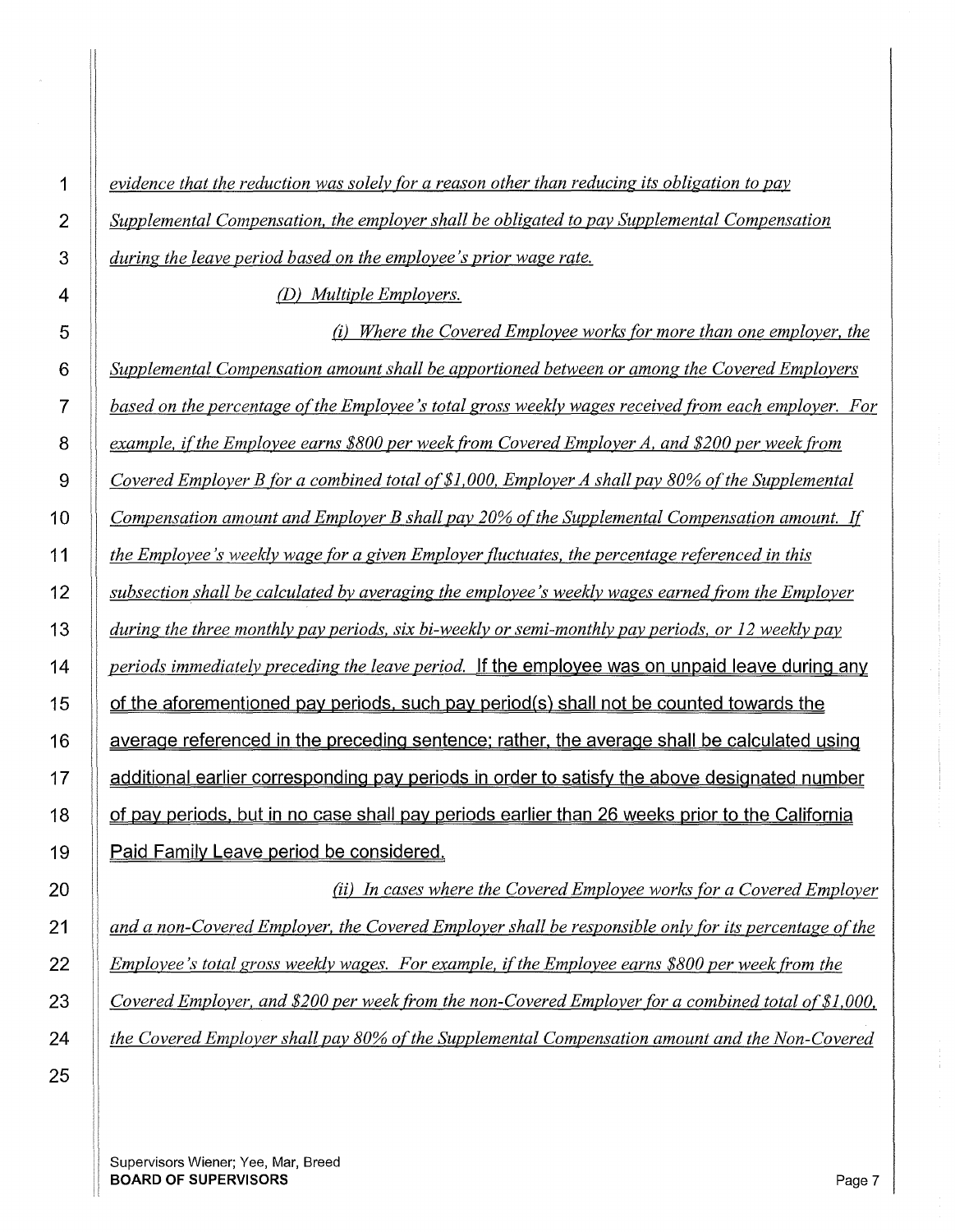*Emplover shall pay nothing. Accordingly, in such cases, the Employee will not receive 100% o(the Supplemental Compensation amount.* 

*(iii) In cases of multiple employers, the Covered Employee shall, as a precondition ofreceiving Supplemental Compensation, provide the Covered Employer{s) with both* {l) *a copy ofthe employee's Notice of Computation of California Paid Family Leave Benefits from the State or other legally authorized statement, and* (2) *information pertaining to wages received from all employers during the 90 days prior to the leave period on a form prepared by the Agency and signed by l the employee under penalty of perjury. A Covered Employee's failure to comply with this requirement shall relieve the Covered Employer{s) of their obligation to provide the employee with Supplemental Compensation.* 

(2) *Maximum Weekly Benefit Amount. In the case ofa Covered Employee who is receiving the maximum weekly benefit amount under the California Paid Family Leave law, the Supplemental Compensation shall not be calculated to reach 100% of the employee's total normal gross weekly wage. Rather, the amount of Supplemental Compensation shall be calculated based on the gross wage that is derived from dividing the State's maximum weekly benefit amount by the percentage rate of wage replacement provided under the California Paid Family Leave law.* 

*(3) Termination During Leave Period. A Covered Employer's obligation to provide Supplemental Compensation under this Section 3300H4 applies only during the period the Covered Employee is eligible [or and is receiving California Paid Family Leave benefits [or New Child Bonding; provided, however, that if a Covered Employer terminates a Covered Employee during the leave period, the employer's obligation to pay Supplemental Compensation shall continue [or the remainder ofthe California Paid Family Leave period.* 

(4) *Termination Prior to Leave Period. Terminating a Covered Employee prior to the employee's leave period but within 90 days of the employee's having made a request or application for California Paid Family Leave shall raise a rebuttable presumption that such termination was taken to*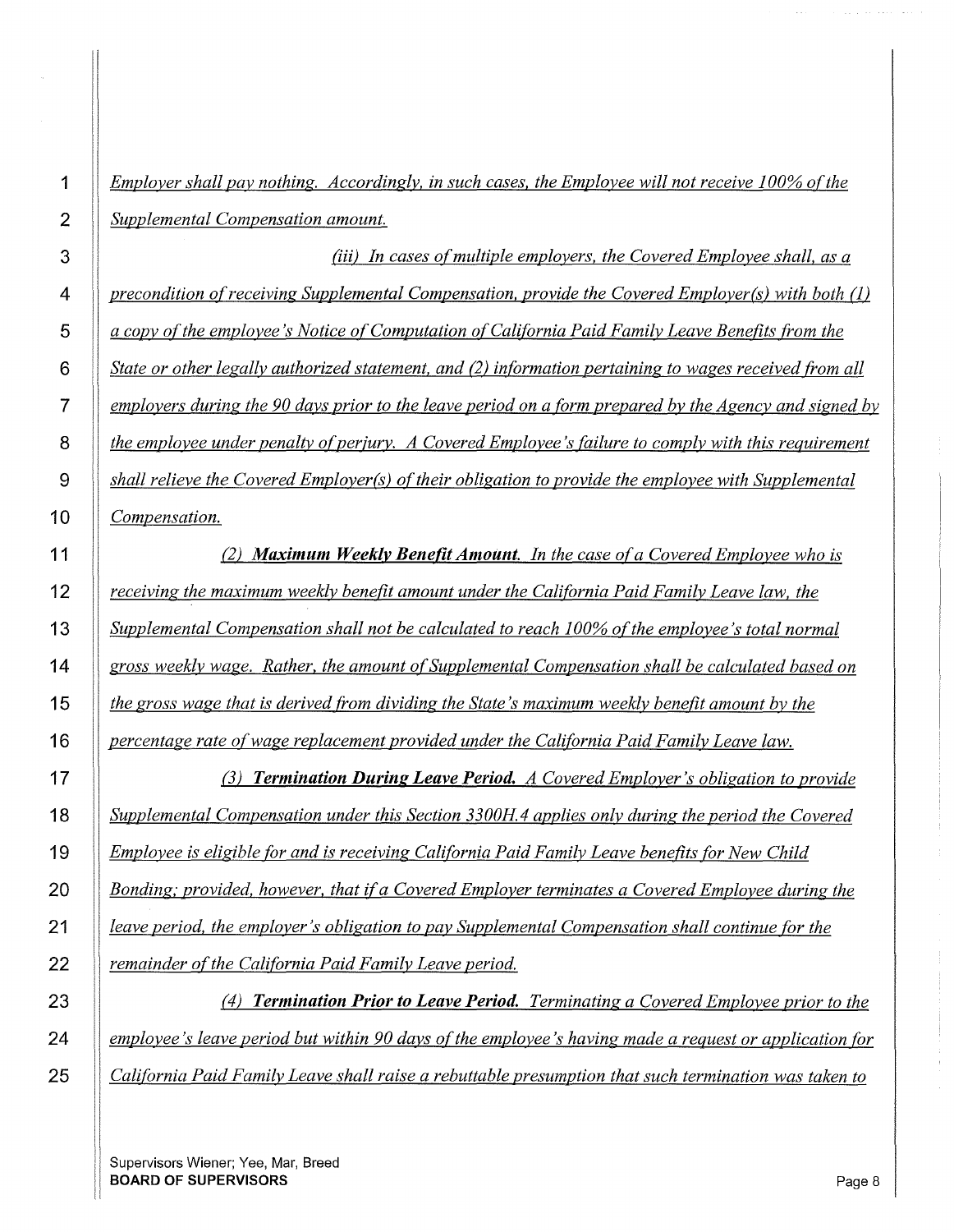*avoid the Covered Employer's Supplemental Compensation obligations under this Section 3300H4. Unless the Covered Employer rebuts the presumption with clear and convincing evidence that the termination was solely for a reason other than avoidance of its obligation to pay Supplemental Compensation, the employer shall be obligated to pay the terminated employee Supplemental Compensation during the leave period.* 

(5) *Unused Vacation Leave. To be eligible to receive Supplemental Compensation ll under this Section 3300H.4, a Covered Employee must consent agree to allowing a Covered Employer, in the employer's discretion, to apply up to two weeks of unused vacation leave that the employee has accrued as of the start of the leave period to help meet the employer's obligation under this Section to provide Supplemental Compensation during the leave period.* **If the Covered 11 Employee does not agree. the Covered Employer is not required to provide Supplemental 12 Compensation under this Section 3300H.4. but such lack of agreement shall have no effect on 13 the Employee's eligibility for California Paid Family Leave benefits or other benefits under the 14 law.** *The preceding sentence shall not prevent a Covered Employer, in the employer's discretion. from requiring a Covered Employee to take up to two weeks of earned but unused vacation leave prior to the employee's initial receipt of California Paid Family Leave compensation as allowed under subsection (c) of Section 3303.1 of the California Unemployment Insurance Code, as amended, in addition to or in lieu of exercising the option provided in the foregoing sentence.* 

*(6) Voluntary Plans. A Covered Employer who has received State approval to pay California Paid Family Leave compensation through a voluntary disability insurance plan in accordance with California Unemployment Insurance Code, Division 1. Part 2. Chapter 6 (commencing with Section 3251) must comply with the Supplemental Compensation requirements of this Section 3300H4 either by providing the Supplemental Compensation through the approved voluntary plan or by paying Supplemental Compensation directly to the Covered Employee.*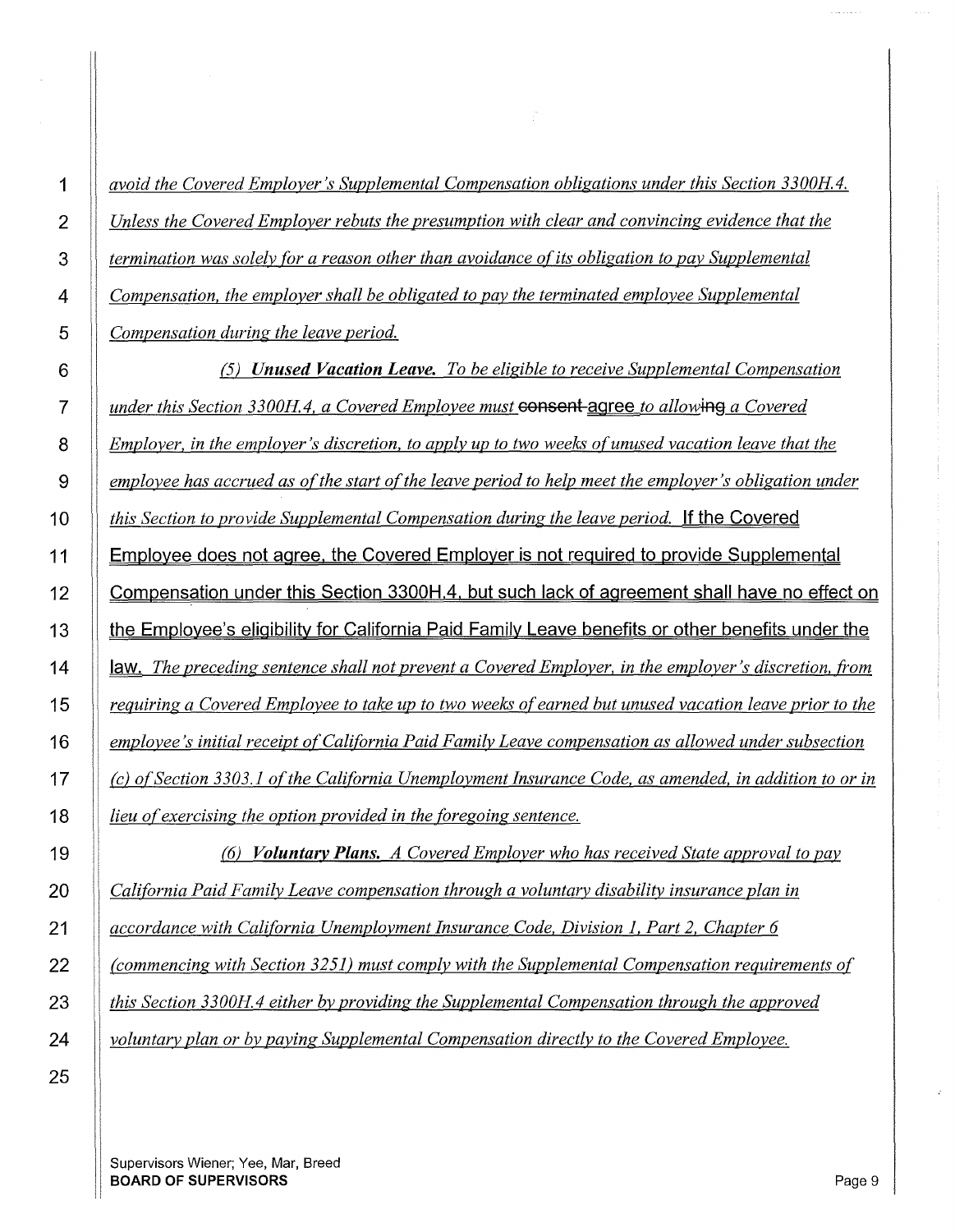|                | <b>Integration/Coordination of Benefits.</b> In accordance with California Unemployment                   |
|----------------|-----------------------------------------------------------------------------------------------------------|
| 2              | Insurance Code Section 2656, a Covered Employee who is receiving California Paid Family Leave             |
| $\mathbf{3}$   | benefits may not receive Supplemental Compensation under this Article 33H which would result in the       |
| $\overline{4}$ | employee's receiving total compensation while on paid parental leave that is greater than the             |
| 5              | employee's normal gross weekly wages. As a precondition of receiving Supplemental Compensation, a         |
| 6              | Covered Employee must either (1) provide the Covered Employer with a copy of the employee's Notice        |
| $\overline{7}$ | of Computation of California Paid Family Leave Benefits from the State or other legally authorized        |
| 8              | statement, or $(2)$ provide the State with written authorization to disclose the weekly benefit amount to |
| 9              | the employer. A Covered Employee's failure to comply with this requirement shall relieve the Covered      |
| 10             | <i>Employer of its obligation to provide the employee with Supplemental Compensation.</i>                 |

*(d) Existing Paid Parental Leave Policies. This Article 33H does not require a Covered Employer to provide Supplemental Compensation under Section 3300H4 to a Covered Employee ifthe employer's existing policy provides the employee with at least six weeks fitlly paid parental leave within any twelve-month period for purposes of New Child Bonding. whether or not such paid leave includes California Paid Family Leave benefits. Unless the Employee elects otherwise, the six weeks fitlly paid parental leave referenced in the prior sentence must be provided as six consecutive weeks.* 

*(e) Reimbursement. As a precondition of receiving Supplemental Compensation. a Covered Employee must agree, by signing a form prescribed by the Agency, to reimburse the fitll amount of Supplemental Compensation received from any Covered Employer(s) ifthe employee voluntarily separates from employment with the Covered Employer(s) within 90 days of the end of the Employee's leave period and ifthe Employer requests such reimbursement in writing.* 

#### *SEC. 3300H.5. NOTICE AND POSTING.*

*(a) The Agency shall, by the operative date of this Article 33H, publish and make available to Covered Employers. in all languages spoken by more than 5% of the San Francisco workforce, a notice suitable for posting by employers in the workplace informing employees oftheir rights under this*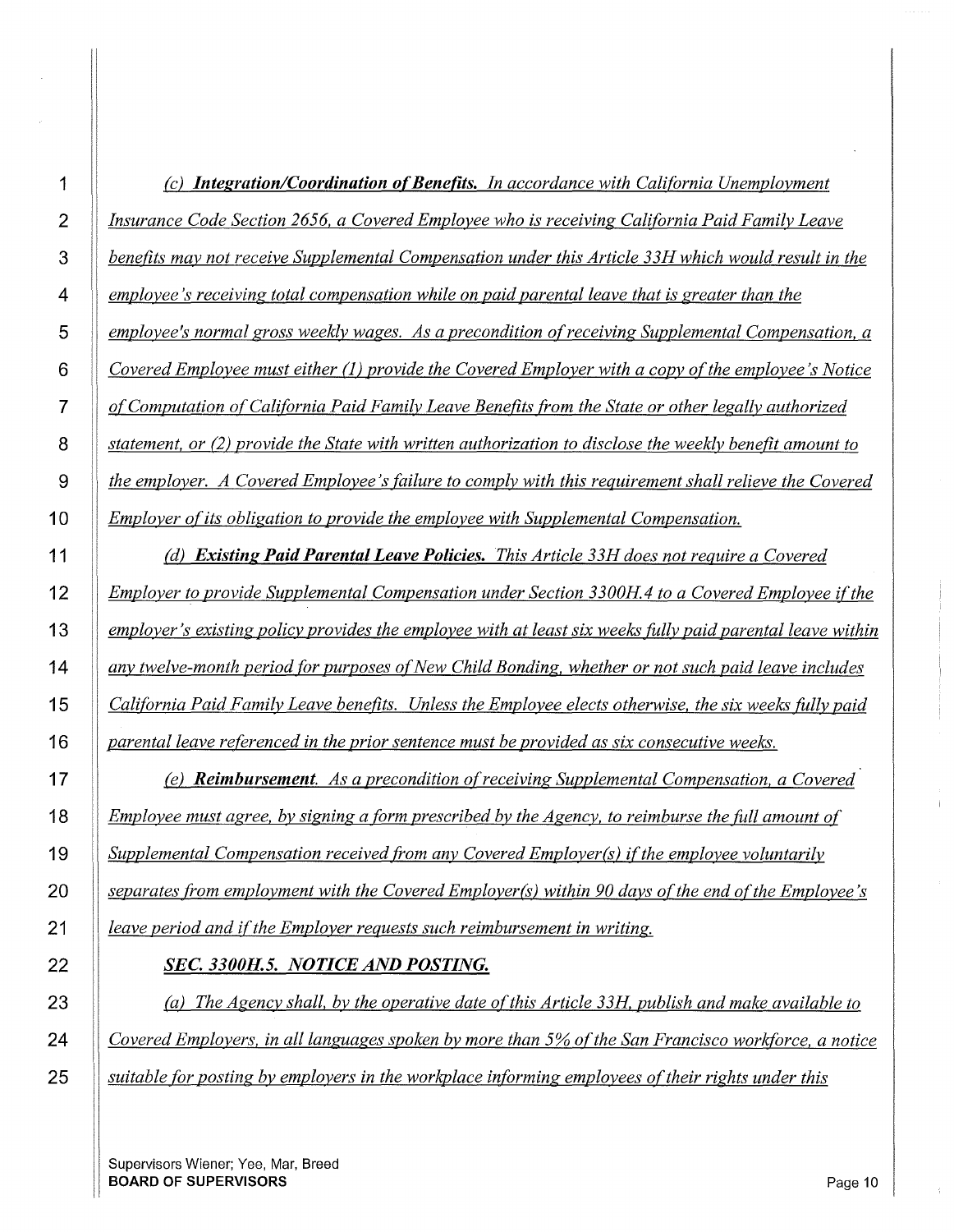*Article. The Agency shall update this notice on December 1 of any year in which there is a change in the languages spoken by more than 5% of the San Francisco workforce. In its discretion, the Agency may combine the notice required herein with one or more other notices it is required to publish and make available to employers under other provisions of City law.* 

*(b) Every Covered Employer shall post in a conspicuous place at any workplace or job site where any Covered Employee works the notice required by subsection (a). Every Covered Employer shall post this notice in English, Spanish, Chinese, and any language spoken by at least 5% of the*  **employees at the workplace or job site.** 

#### *SEC. 3300H.6. EMPLOYER RECORDS.*

*(a) Covered Employers shall retain records documenting Supplemental Compensation paid to employees as required by this Article 33H. for a period ofthree years, and shall allow the Agency access to such records, with appropriate notice and at a mutually agreeable time, to monitor compliance with the requirements of this Article 33H* 

*(b) When an issue arises as to an employee's entitlement to Supplemental Compensation under this Article 33H. ifthe Covered Employer does not maintain or retain adequate records documenting Supplemental Compensation paid to the employee, or does not allow the Agency reasonable access to such records,* it *shall be presumed that the employer has violated this Article, absent clear and convincing evidence otherwise.* 

# *SEC. 3300H.* **7.** *EXERCISE OF RIGHTS PROTECTED,· RETALIATION PROHIBITED.*

*(a) It shall be unlawful tor a Covered Employer or any other person to interfere with, restrain, or deny the exercise of or the attempt to exercise, any right protected under this Article 33H* 

*(b) It shall be unlawfitl for a Covered Employer or any other person to discharge, threaten to discharge, demote, suspend, or in any manner discriminate or take adverse action against any person in retaliation for exercising rights to Supplemental Compensation protected under this Article 33H Such rights include but are not limited to the right to Supplemental Compensation pursuant to this* 

Supervisors Wiener; Yee, Mar, Breed **BOARD OF SUPERVISORS Page 11**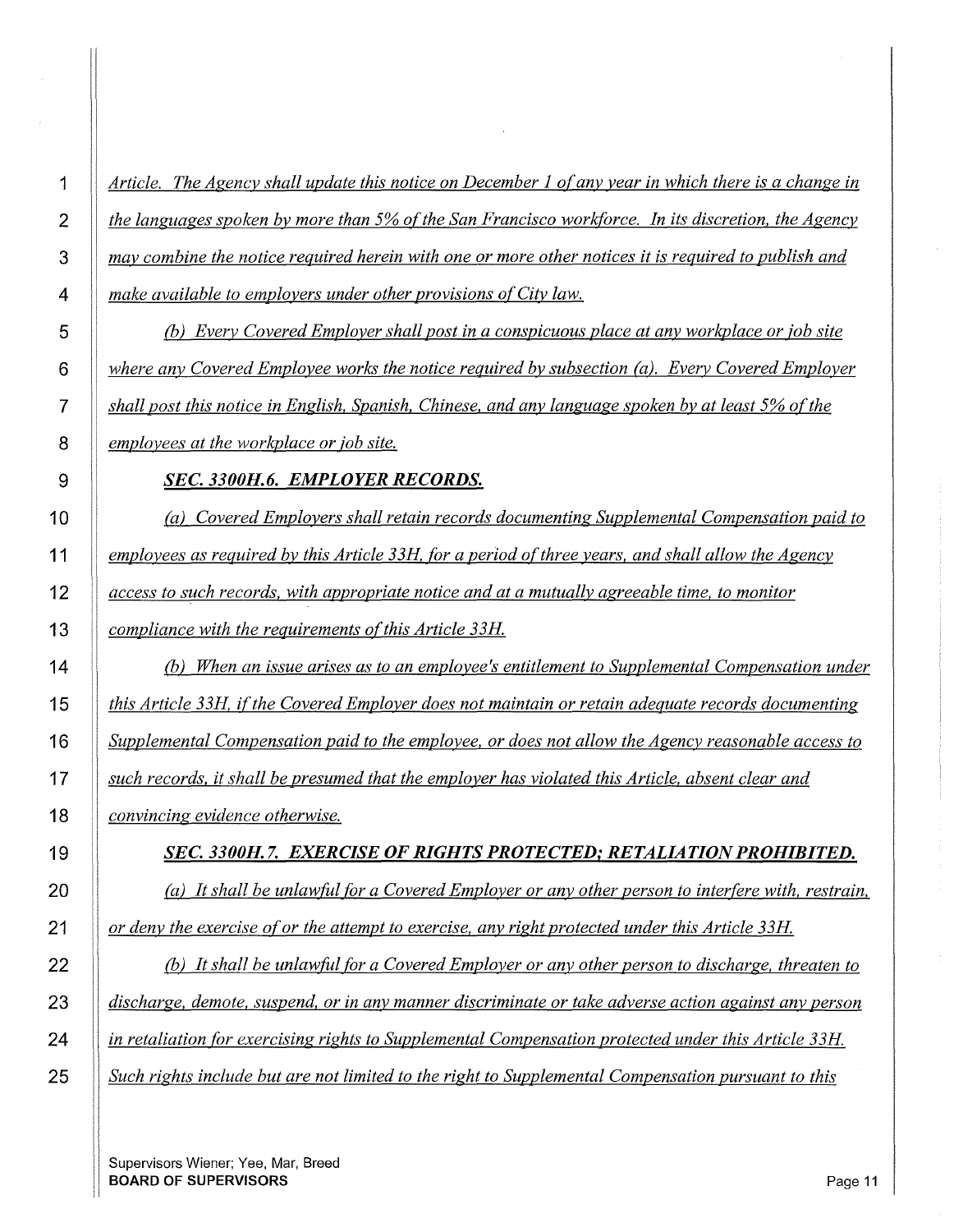*Article; the right to file a complaint or inform anv person about anv employer's alleged violation of this*  2 <sup>*Article; the right to cooperate with the Agency in its investigations of alleged violations of this Article;*</sup> *and the right to inform any person of his or her possible rights under this Article.* 

*(c) Protections ofthis Section 3300H.* 7 *shall apply to any person who mistakenly but in good faith alleges violations ofthis Article 33H.* 

**(d)** Taking adverse action against a person within 90 days of the person's filing a complaint *with the Agency or a court alleging a violation of any provision ofthis Article 33H; ofin(orming any person about an employer's alleged violation of this Article; of cooperating with the Agency or other persons in the investigation or prosecution of any alleged violation of this Article; of opposing any policy, practice, or act that is unlawful under this Article; or of informing any person of his or her rights under this Article. shall raise a rebuttable presumption that such adverse action was taken in retaliation for the exercise of one or more of the aforementioned rights. Unless the Covered Employer rebuts the presumption with clear and convincing evidence that the adverse action was solely for a reason other than retaliation. the employer shall be deemed to have violated this Section 3 3 OOH.* 7.

### *SEC. 3300H.8. IMPLEMENTATION AND ENFORCEMENT.*

*(a) Implementation. The Agency shall be authorized to coordinate implementation and enforcement ofthis Article 33H and may promulgate appropriate guidelines or rules (or such purposes. Any guidelines or rules promulgated by the Agency shall have the force and effect oflaw and may be relied on by employers. employees, and other persons to determine their rights and responsibilities under this Article. Any guidelines or rules may establish procedures (or ensuring fair, efficient. and cost-effective implementation of this Article, including supplementary procedures (or helping to inform employees oftheir rights under this Article, (or monitoring employer compliance with this Article, and hr providing administrative hearings to determine whether an employer or other person has violated the requirements ofthis Article.*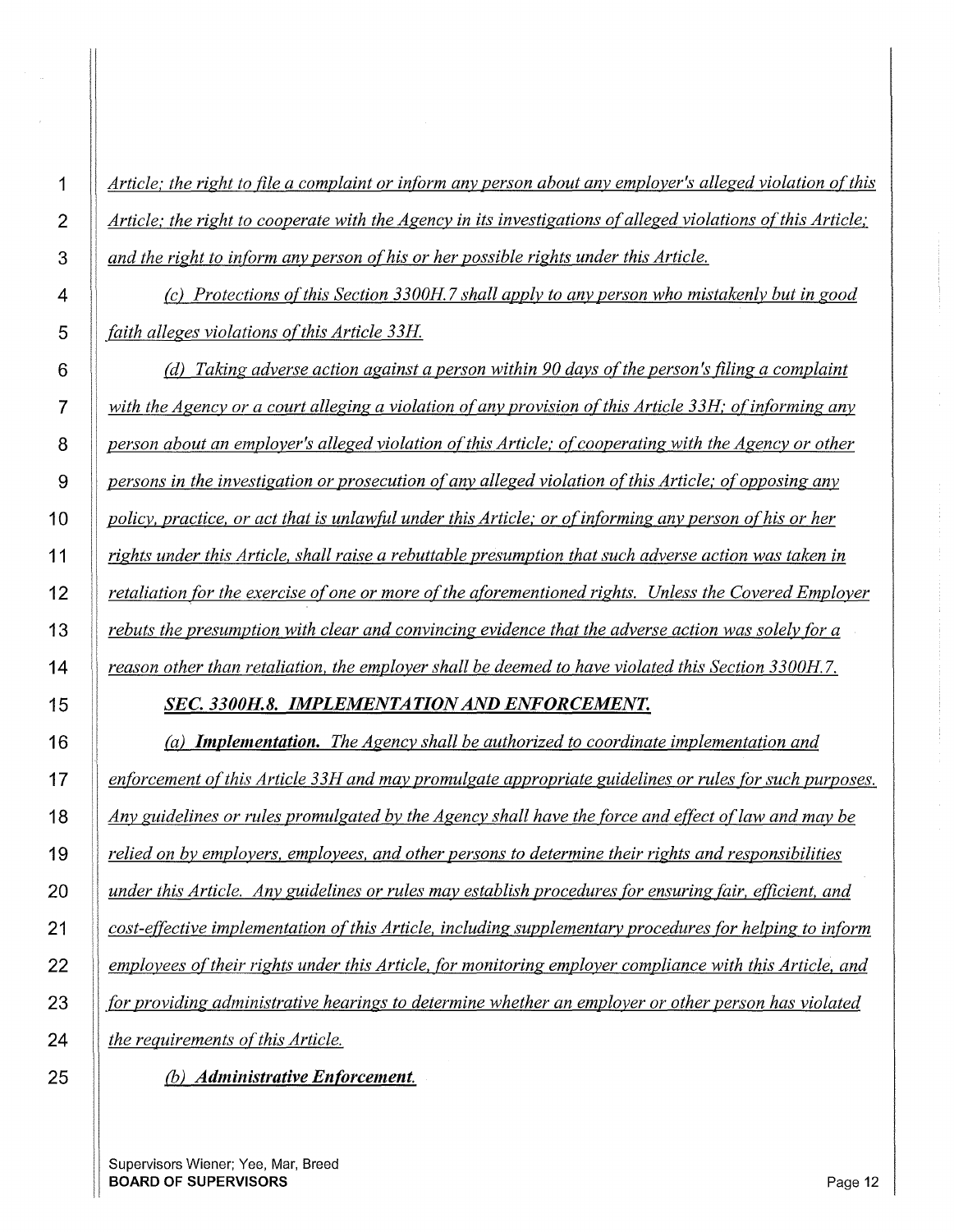(1) *The Agency is authorized to take appropriate steps to enforce this Article 33H The*  2 <sup>*Agency may investigate any possible violations of this Article by an employer or other person. Where*</sup> *the Agency has reason to believe that a violation has occurred. it may order any appropriate temporary or interim reliefto mitigate the violation or maintain the status quo pending completion of a fitll investigation or hearing.* 

*(2) Where the Agency, after a hearing that affords a suspected violator due process, determines that a violation has occurred, it may order any appropriate reliefincluding, but not limited to, the payment of any Supplemental Compensation unlawfully withheld. and the payment of an additional sum as an administrative penalty to each employee or person whose rights under this Article 33H were violated.* If *any Supplemental Compensation was unlawfitlly withheld. the dollar amount of Supplemental Compensation withheld from the employee multiplied by three, or \$250.00, whichever amount is greater, shall be included in the administrative penaltv paid to the employee. In addition, if a violation of this Article resulted in other harm to the employee or any other person. or otherwise violated the rights of employees or other persons. such as a tailure to post the notice required by Section 3300H5, or an act of retaliation prohibited by Section 3300H* 7, *this administrative penalty shall also include \$50.00 to each employee or person whose rights under this Article were violated for each day or portion thereof that the violation occurred or continued.* 

(3) *Where prompt compliance is not forthcoming. the Agency may take any appropriate enforcement action to secure compliance, including initiating a civil action, except where prohibited by State or Federal law. requesting that City agencies or departments revoke or suspend any registration certificates, permits, or licenses held or requested by the employer or person until such time as the violation is remedied. In order to compensate the City for the costs of investigating and remedying the violation, the Agency may also order the violating employer or person to pay to the City a sum of not more than \$50.00 for each day or portion thereofand (or each employee or person as to whom the*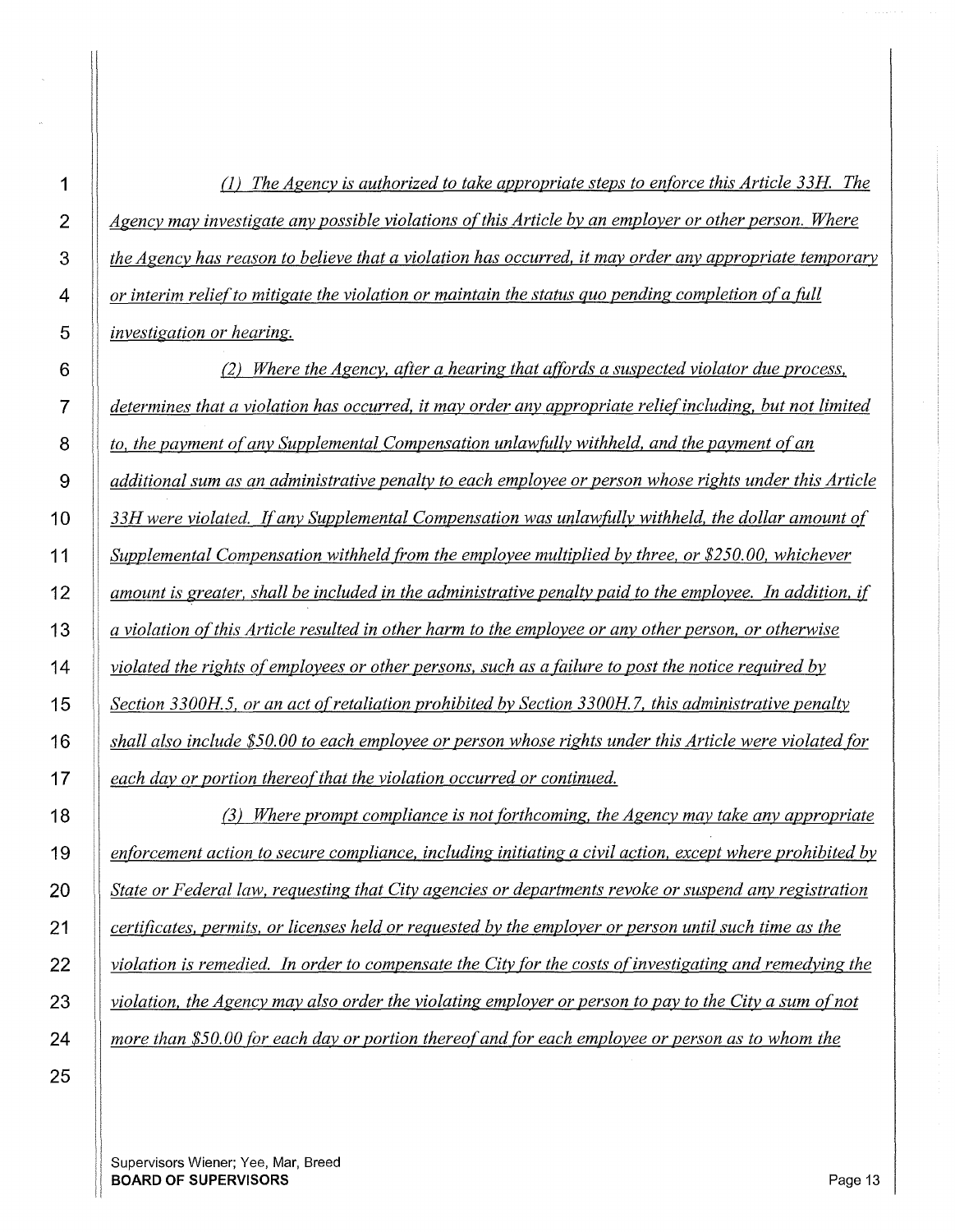1 *violation occurred or continued. Such fimds shall be allocated to the Agency and used to offeet the*  2 *costs ofimplementing and enforcing this Article 33H* 

*(4) An employee or other person may report to the Agency any suspected violation of this Article 33H The Agency shall encourage reporting pursuant to this subsection (b)(4) by keeping confidential. to the maximum extent permitted by applicable laws. the name and other identifj;ing information of the employee or person reporting the violation. Provided, however, that with the authorization of such person. the Agency may disclose his or her name and identifj;ing information as necessary to enforce this Article or for other appropriate purposes.* 

9 (5) The Agency shall not proceed with administrative enforcement under this 10 Subsection 3300H.8(b) during the pendency of a civil action brought under subsection 11  $\parallel$  3300H.8(c).

12 *(c) Civil Enforcement.* 

13 (1) *The Agency, the City, Attorney, any person aggrieved by a violation of this* 14 **Article 33H, any entity a member of which is aggrieved by a violation of this Article,** *or any* 15 other *person or entity acting on behalf ofthe public as provided for under applicable State law. may*  16 *bring a civil action in a court of competent jurisdiction against the employer or other person violating*  17 *this Article* and, at any time.

18 (2) No person aggrieved by a violation of this Article 33H. or any entity a 19 | member of which is aggrieved by a violation of this Article, may bring a civil action in a court of 20 **competent jurisdiction against a Covered Employer or other person violating this Article** 21 | without first serving a written notice to the Agency and the City Attorney of intent to bring an 22  $\parallel$  action, including a statement of the grounds for believing one or more violations have 23 Cocurred. No aggrieved person or entity may bring a civil action under this subsection 24  $\parallel$  3300H.8(c)(2) if, within 90 days after service of the notice, the City brings a civil action 25  $\parallel$  alleging a violation or the Agency informs the person or entity in writing that (A) it has found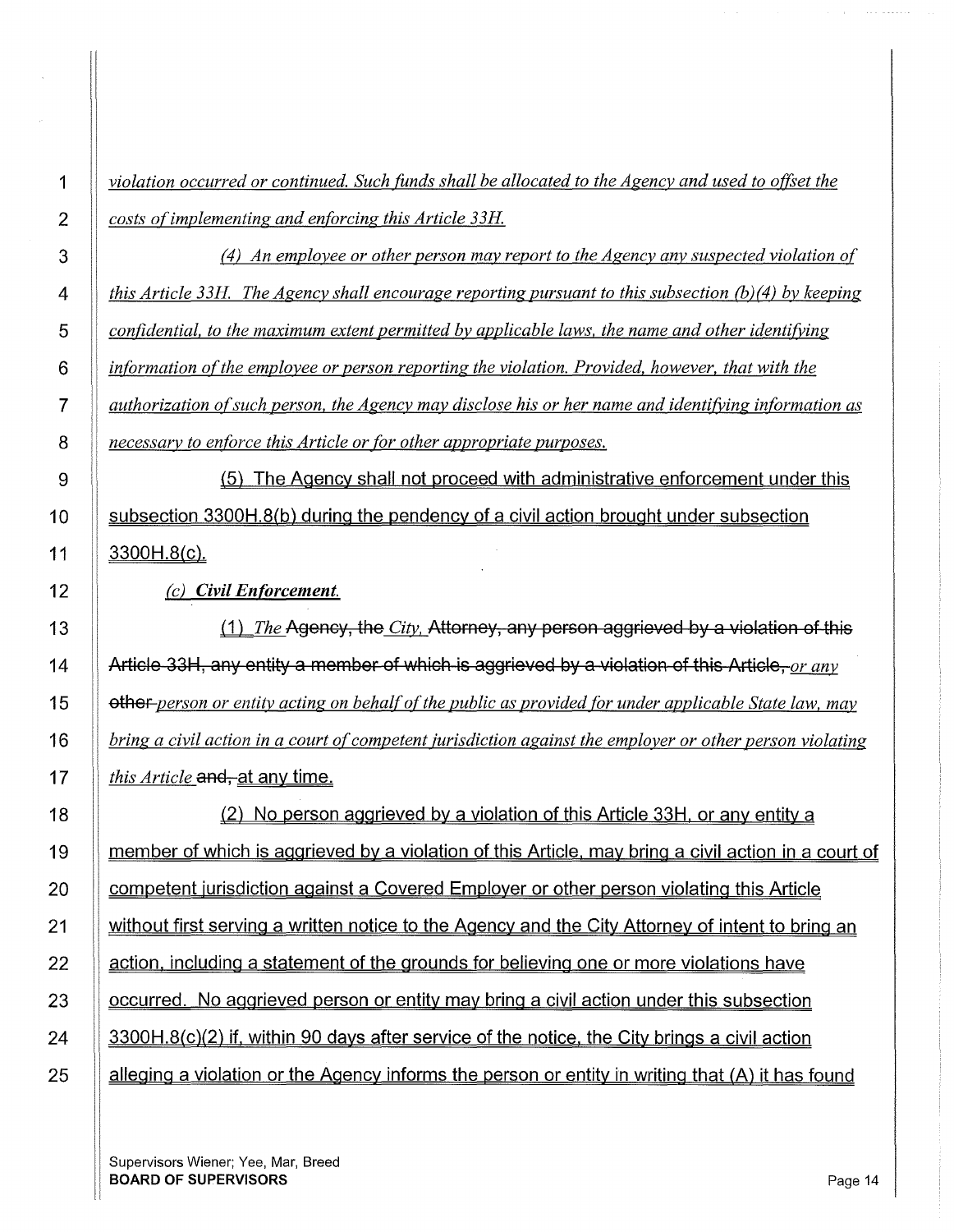**probable cause to believe a violation has occurred and it intends to initiate administrative enforcement under subsection 3300H.8(b). or (8) it has determined that no violation occurred. If the City fails to file suit and the Agency fails to provide written notice within the aforementioned 90-day period. the person or entity may bring a civil action for violation of this Article. The statute of limitations for filing a civil action under this subsection 3300H.8(c)(2) shall be tolled during the aforementioned 90-day period.** 

*Q,L-H!Jpon prevailing.* **any party that has brought a civil action under this subsection 3300H.8(c)** *shall be entitled to such legal or equitable relief as may be appropriate to remedy the violation including, but not limited to, reinstatement, back pay, the payment of any Supplemental Compensation unlawfully withheld, the payment of an additional sum as liquidated damages in the amount of\$50.00 to each employee or person whose rights under this Article were violated for each day or portion thereofthat the violation occurred or continued, plus, where the Covered Employer has unlawfitlly withheld Supplemental Compensation to a Covered Employee, the dollar amount of Supplemental Compensation withheld from the employee multiplied by three; or \$250.00, whichever amount is greater; and/or injunctive reliet and, further, shall be awarded reasonable attorneys' fees and costs. Provided, however, that any person or entity enforcing this Article on behalf of the public as provided (or under applicable State law shall, upon prevailing. be entitled only to equitable, injunctive or restitutionary relief, and reasonable attorneys' fees and costs. (d) Interest. In any administrative or civil action brought under this Article 33H, the Agency or court, as the case may be, shall award interest on all amounts due and unpaid at the rate ofinterest* 

*specified in subdivision (b) of Section 3289 of the California Civil Code.* 

*(e) Remedies Cumulative. The remedies, penalties, and procedures provided under this Article 33H are cumulative.* 

*SEC. 3300H.9. WAIVER THROUGH COLLECTIVE BARGAINING.* 

Supervisors Wiener; Yee, Mar, Breed **BOARD OF SUPERVISORS** Page 15

**1** 

2

3

**4** 

**5** 

**6** 

**7** 

**8** 

**9** 

**10** 

**11** 

**12** 

**13** 

**14** 

**15** 

**16** 

**17** 

**18** 

**19** 

**20** 

**21** 

I

I

**22** 

**23** 

**24** 

**25**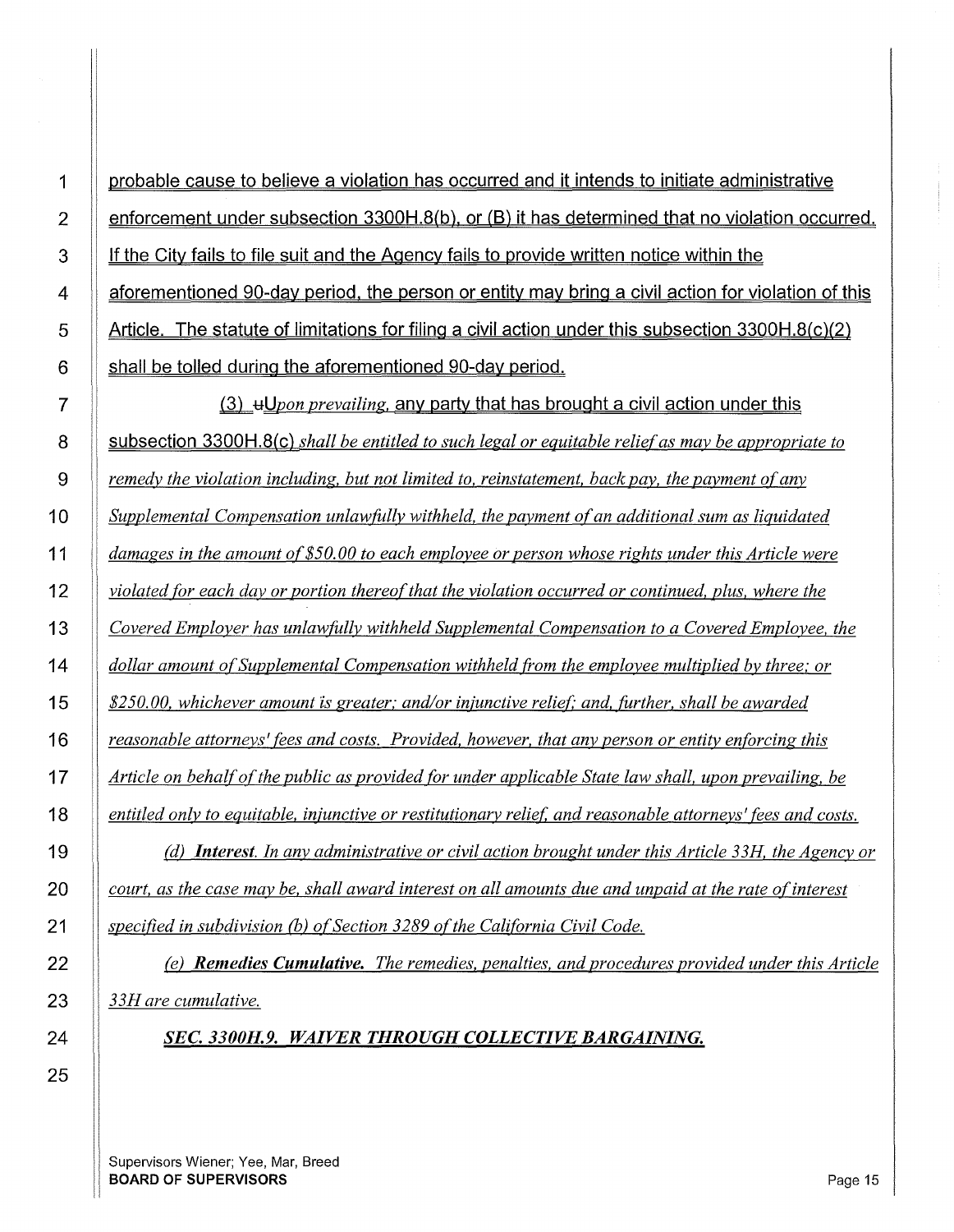*All or any portion of the applicable requirements ofthis Article 33H shall not apply to employees covered by a bona fide collective bargaining agreement if* (1) *such requirements are expressly waived in the collective bargaining agreement in clear and unambiguous terms. or (2) the agreement was entered into before the effective date ofthe ordinance enacting this Article 33H, on tile with the Clerk of the Board of Supervisors in File No. 160065. The exception designated (2) in the preceding sentence shall not apply to any such agreement once* it *has been* **amended** or *extended, or* 

## *SEC. 3300H.10. OTHER LEGAL REQUIREMENTS.*

*(a) This Article 33H provides minimum requirements pertaining to paid parental leave as provided herein. This Article shall not be construed to preempt, limit. or otherwise affect the applicability of any other law. regulation. requirement. policy, or standard that provides for greater parental leave, whether paid or unpaid, or that extends other protections to employees.* 

{b) *This Article 3 3H provides minimum requirements pertaining to paid parental leave and shall not be construed to prevent employers from adopting or retaining leave policies that are more generous than policies that comply with this Article.* 

*(c) This Article 33H is intended to supplement other available sources ofincome during specified periods of'leave to which the employee is otherwise eligible. Nothing in this Article shall be construed to expand, reduce, or otherwise affect the total amount of parental or other leave time available to employees under federal, state, or local law.* 

## *SEC. 3300H.11. UNDERTAKING FOR THE GENERAL WELFARE.*

*In enacting and implementing this Article 33H, the City is assuming an undertaking only to promote the general welfare. It is not assuming, nor is it imposing on its officers and employees, an*  $\overline{a}$ *obligation (or breach of which it is liable in money damages to any person who claims that such breach proximately caused injury.* 

*SEC. 3300H.12. SEVERABILITY.*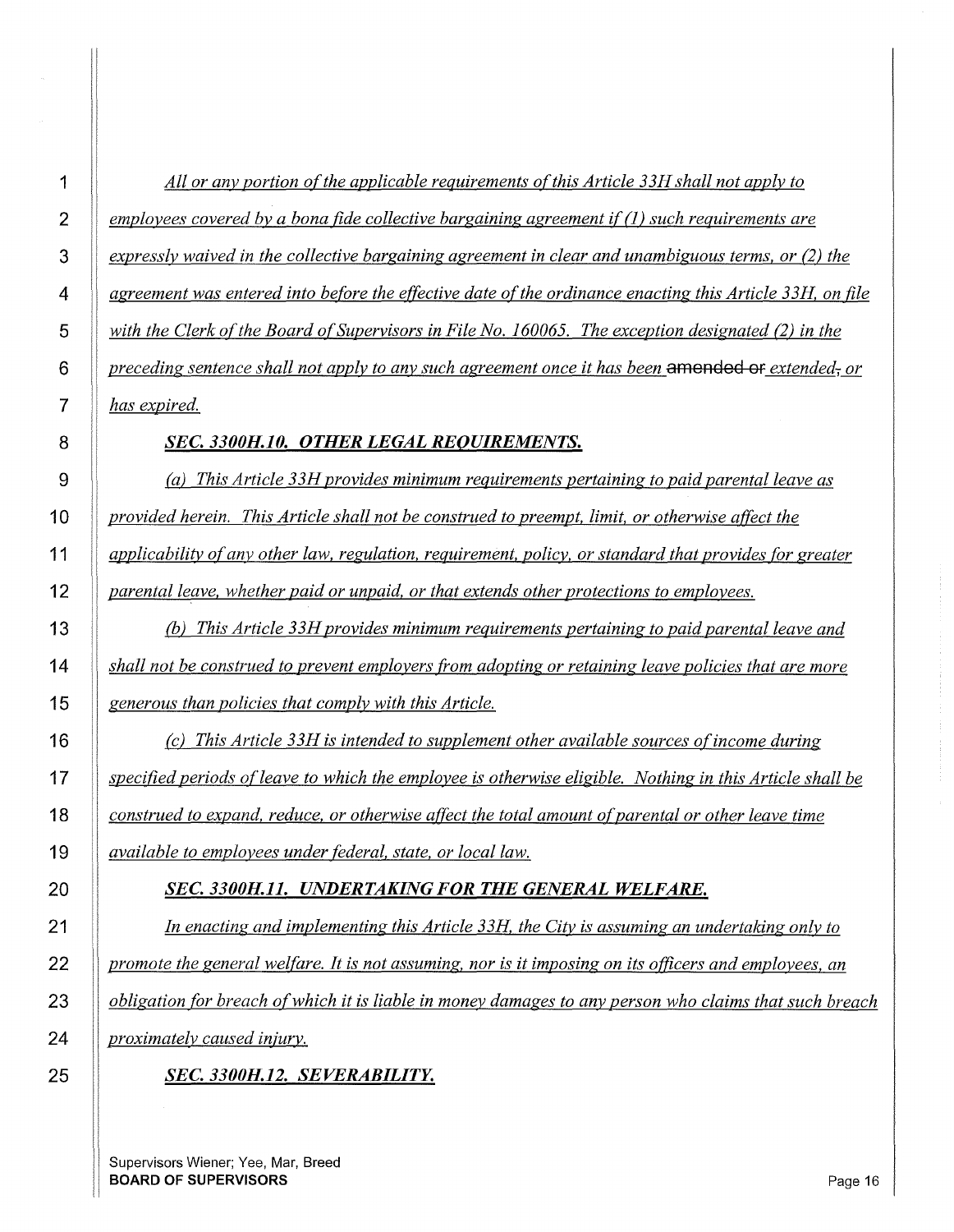*!(any section, subsection, sentence, clause, phrase, or word ofthis Article 33H. or any application thereof to any person or circumstance, is held to be invalid or unconstitutional by a decision ofa court of competent jurisdiction, such decision shall not affect the validity of the remaining portions or applications ofthe Article. The Board of Supervisors hereby declares that it would have passed this Article and each and every section, subsection, sentence, clause, phrase, and word not declared invalid or unconstitutional without regard to whether any other portion of this Article or application thereof would be subsequently declared invalid or unconstitutional.* 

## **SEC. 3300H.13. NO CONFLICT WITH FEDERAL OR STATE LAW.**

*Nothing in this Article 33H shall be interpreted or applied so as to create any requirement, power, or duty in conflict with any federal or state law.* 

## *SEC. 3300H.14. EXPIRATION OF ARTICLE.*

**This Article 33H shall expire by operation of law if the Legislature amends the California Paid** *Family Leave program such that the benefits provided under that program amount to 100% of an eligible employee's wages, as capped by any maximum benefit amount under the State law. Upon certification from the City Attorney to the Clerk o(the Board of Supervisors that such a change in State law has occurred, the City Attorney shall cause the Article to be removed from the Police Code.* 

## **SEC. 3300H.15. CHANGE IN FEDERAL LAW.**

18 Within 90 days of final enactment of any federal law requiring private employers to **provide paid parental leave to employees or providing governmentally funded paid parental** 20 | Leave, the Controller shall provide a report to the Board of Supervisors analyzing the impact of **the newly adopted federal law on employers and employees subject to this Article 33H, as** 22 Well as any overlap between the federal benefits and benefits required under this Article 33H. 23 In the report, the Controller may, in his or her discretion, recommend changes to this Article |  $33H$ .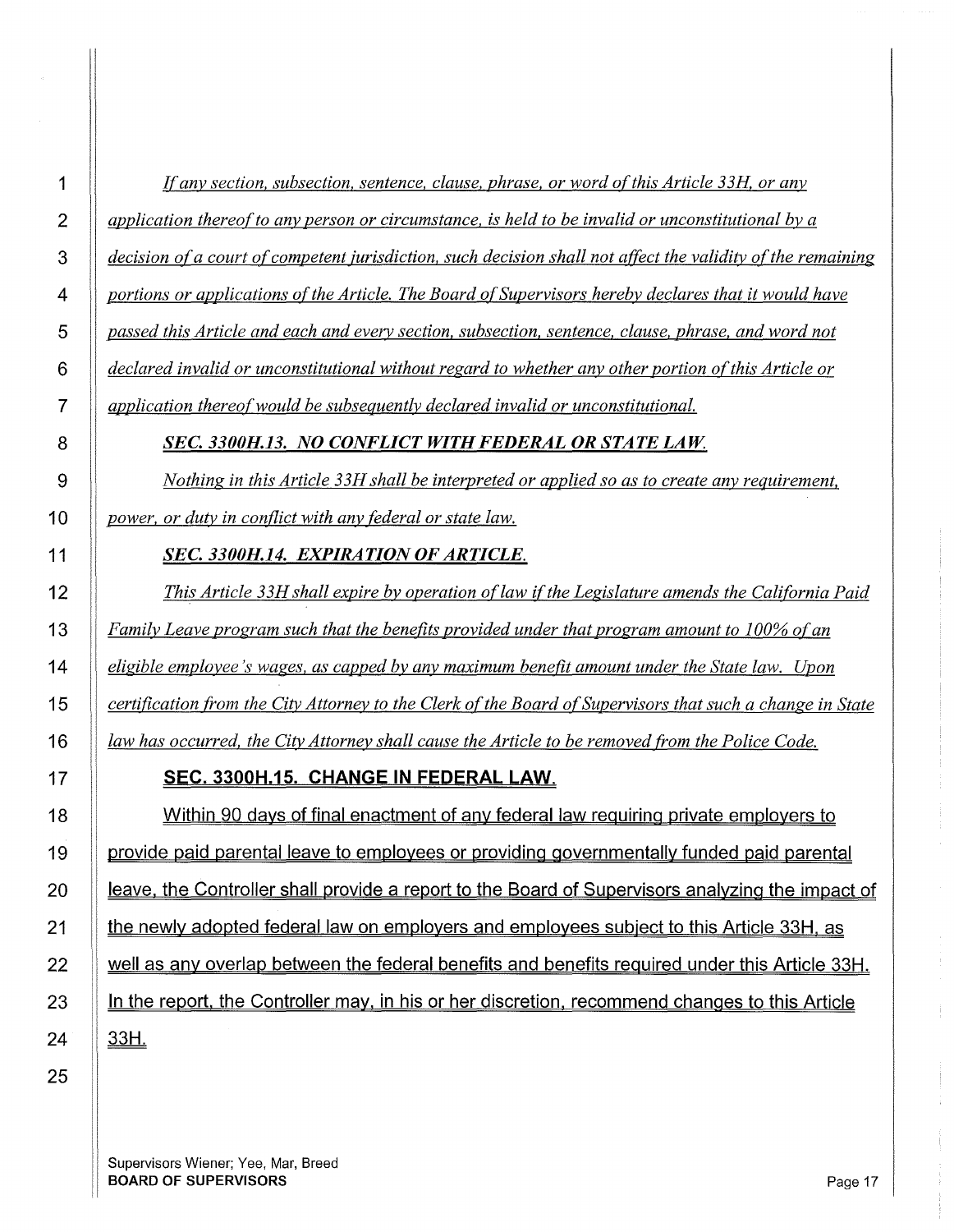1 Section 2. By June 1, 2016, the Controller and the Office of Labor Standards 2 Enforcement shall provide to the Board of Supervisors a report including (1) an estimate of the 3 Cost of compliance with Article 33H of the Police Code for nonprofit organizations that 4 **Franch is vertet as a contracts with the City, and (2) policy or budget options that would enable the**  $5$   $\parallel$  City to subsidize these costs through the annual budget.

7 | Section 23. Effective and Operative Dates.

8 (a) Effective Date. This ordinance shall become effective 30 days after enactment. 9 **Enactment occurs when the Mayor signs the ordinance, the Mayor returns the ordinance**  $10$   $\parallel$  unsigned or does not sign the ordinance within ten days of receiving it, or the Board of 11 | Supervisors overrides the Mayor's veto of the ordinance.

12 (b) Operative Date. This ordinance shall become operative on January 1, 2017.

APPROVED AS TO FORM: DENNIS J. HERRERA, City Attorney

By: Paul Janepoky Paul Zarephy Deputy City Attorney

n:\legana\as2016\ 1600043\01095756.docx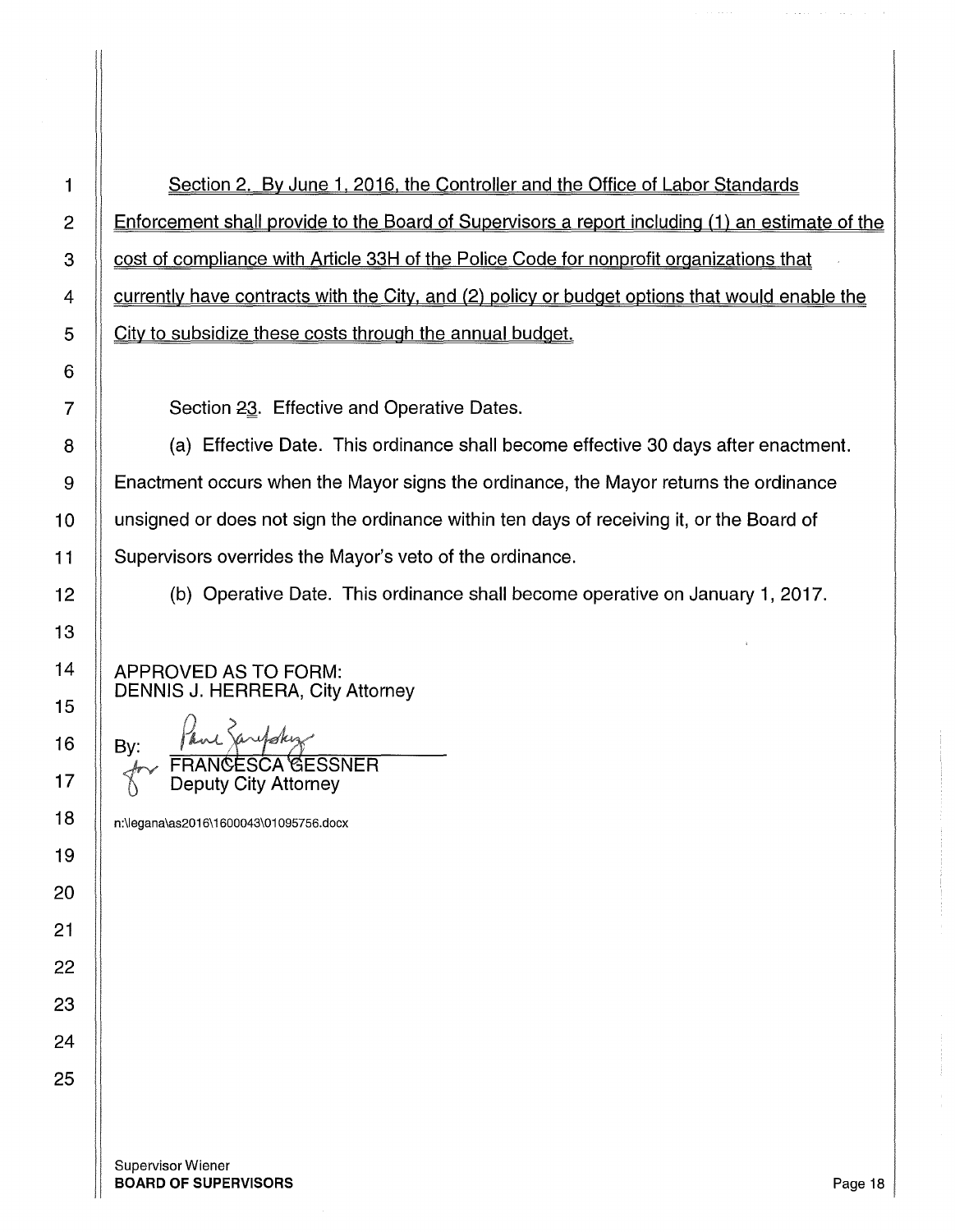

City Hall 1 Dr. Carlton B. Goodlett Place San Francisco, CA 94102-4689

**File Number:** 160065 **Date Passed:** April 12, 2016

Ordinance amending the Police Code to require employers to provide supplemental compensation to employees who are receiving State Paid Family Leave for purposes of bonding with a new child.

March 23, 2016 Budget and Finance Sub-Committee -AMENDED, AN AMENDMENT OF THE WHOLE BEARING SAME TITLE

March 23, 2016 Budget and Finance Sub-Committee - AMENDED

March 23, 2016 Budget and Finance Sub-Committee -AMENDED

March 23, 2016 Budget and Finance Sub-Committee - AMENDED

March 23, 2016 Budget and Finance Sub-Committee - RECOMMENDED AS AMENDED

April 05, 2016 Board of Supervisors - AMENDED, AN AMENDMENT OF THE WHOLE BEARING SAME TITLE

> Ayes: 11 -Avalos, Breed, Campos, Cohen, Farrell, Kim, Mar, Peskin, Tang, Wiener and Yee

April 05, 2016 Board of Supervisors -AMENDED, AN AMENDMENT OF THE WHOLE BEARING SAME TITLE

> Ayes: 10 - Avalos, Breed, Cohen, Farrell, Kim, Mar, Peskin, Tang, Wiener and Yee

Noes: 1 - Campos

April 05, 2016 Board of Supervisors - PASSED ON FIRST READING AS AMENDED Ayes: 11 - Avalos, Breed, Campos, Cohen, Farrell, Kim, Mar, Peskin, Tang, Wiener and Yee

April 12, 2016 Board of Supervisors - FINALLY PASSED

Ayes: 11 -Avalos, Breed, Campos, Cohen, Farrell, Kim, Mar, Peskin, Tang, Wiener and Yee